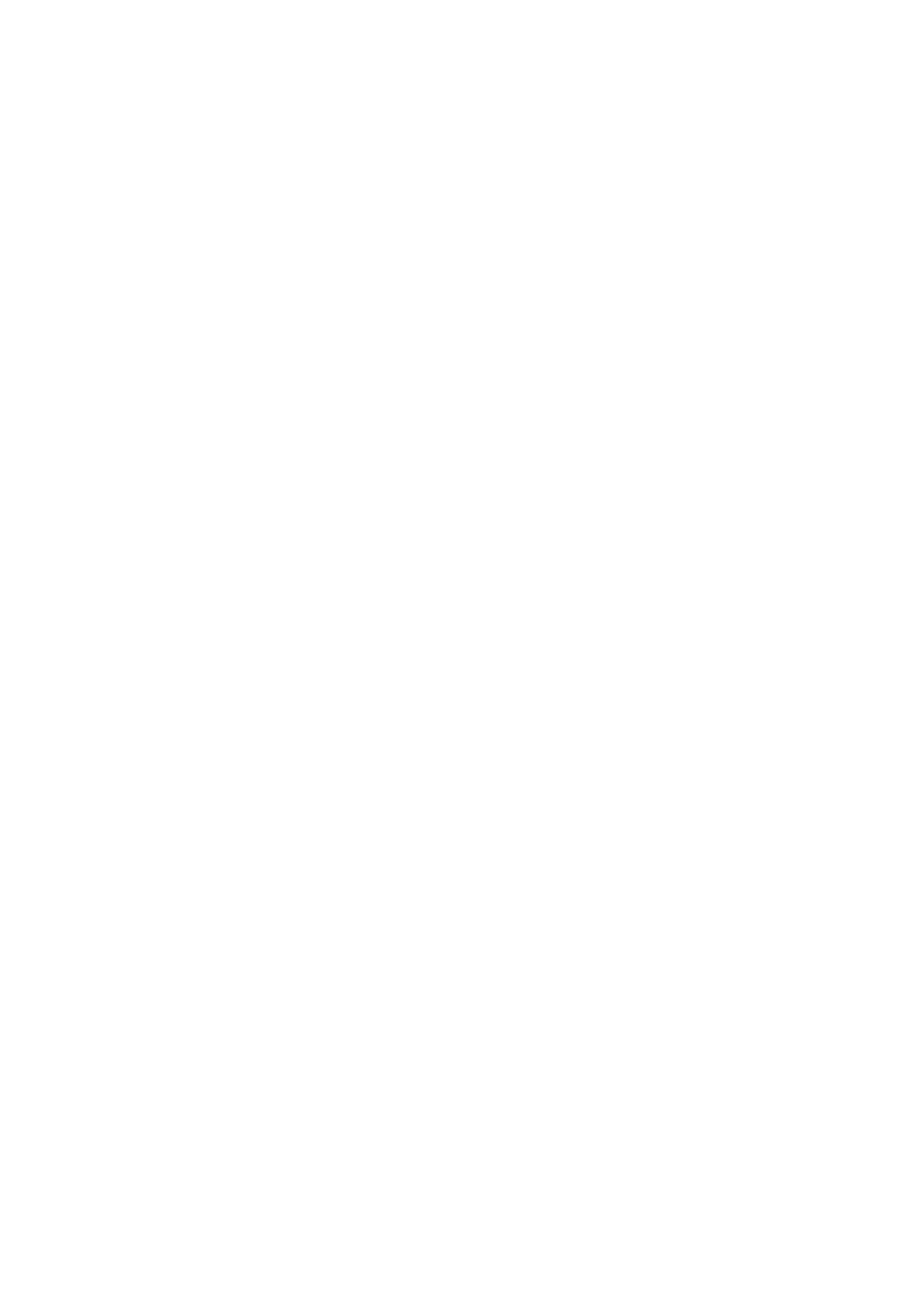**—**

# **Table of contents**

- 02 **Product introduction**
- 05 **Panel design**
- 06 **Switchgear tests**
- 07 **VInd/L circuit breaker**
- 08 **Typical units**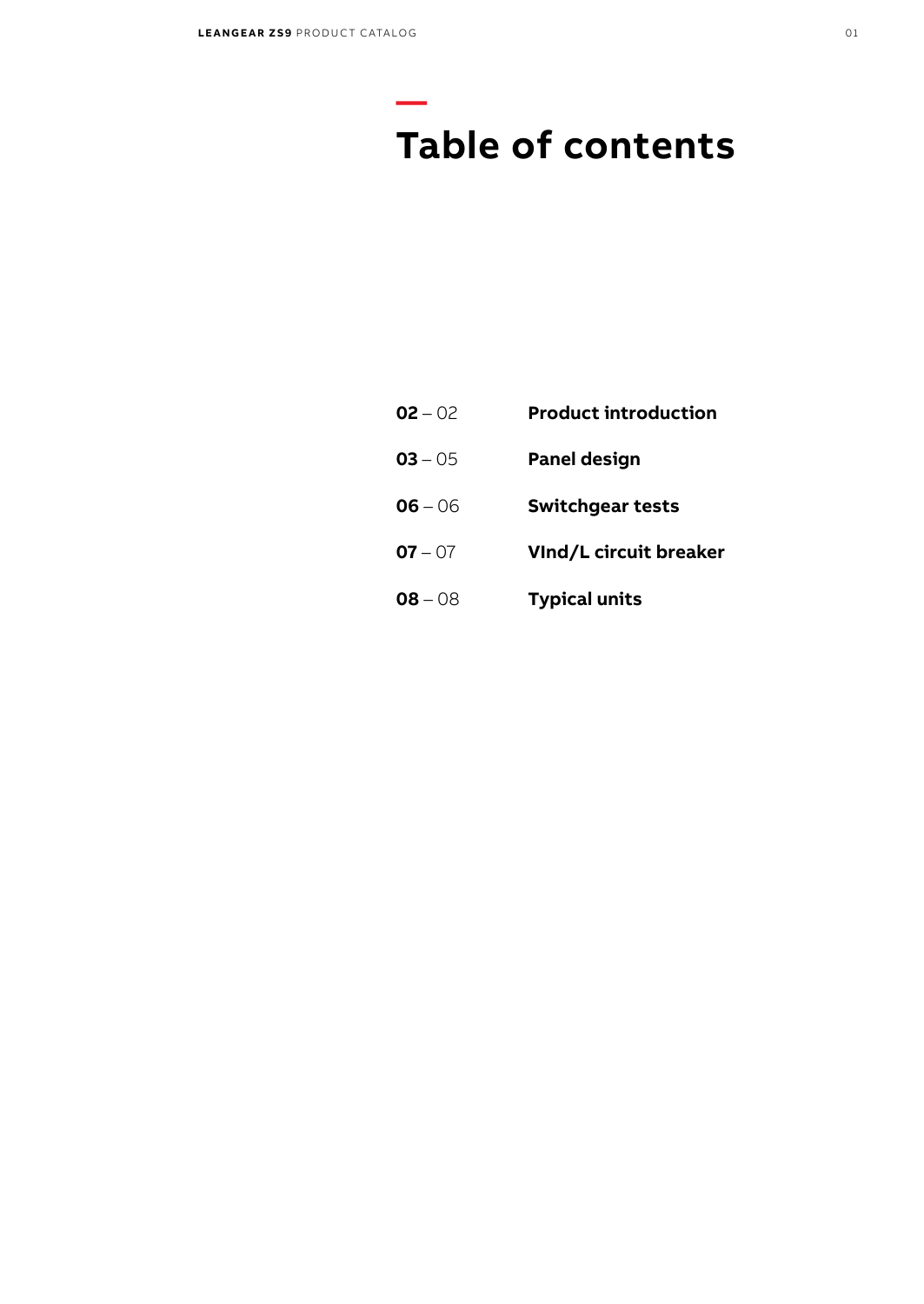# **Product introduction**

#### **LeanGear ZS9**

LeanGear ZS9 is an arc-proof medium voltage air-insulated switchgear designed to meet space requirements and ratings of low electrical distribution grids.

It offers optimal safety and reliability standards, consistent with the ABB's Unigear range of switchgear.

The cubicle is fitted with VInd/L, floor-rolling circuit breaker for simple racking-in/out operations without a separate handling trolley.

The switchgear and the earthing switch are operated from the front with the door closed.

With proven robustness and flexibility, the LeanGear ZS9 is tested for tropical conditions.

### **Main Benefits**

- **Safety:** Increased safety level assured by integrated ducting system against effects of internal arc
- **Security:** Comprehensive interlocks provide optimum protection for both personnel and equipment
- **Space:** Maximum functionality in a compact design with reduced footprint and height
- **Space:** Ease of service operation by personnel as switchgear and cable termination height are ergonomically designed
- **Speed:** Minimal service downtime attributable to modular circuit breaker design and built-in features that eliminate use of special handling tools
- **Strength:** Robust panel structure that is proven against external mechanical impacts

### **Main features**

- Type-tested to IEC standards by STL laboratory
- • Internal arc classification IAC AFLR 25kA 1s
- • Classified as LSC2B-PM
- • Up to 1250A, proven for severe climatic conditions compliant to IEC62271-304 Class 2
- • Cable termination height of 700mm
- • IP4X degree of protection
- • Extensible on both sides
- Integrate with ABB Relion® series relay for protection and control

#### **Standard**

LeanGear ZS9 switchgear and main apparatus, VInd/L contained in it comply with the following Standards:

- IEC 62271-1 for general purposes
- IEC 62271-200 for the switchgear
- • IEC 62271-100 for the circuit breaker
- IEC 62271-102 for the earthing switch
- IEC 60529 for degree of protections

### **Operating conditions**

- • Maximum ambient temperature: +40°C
- Minimum ambient temperature: -5°C
- Maximum 24h average of relative humidity: 95%
- Maximum monthly average of relative humidity: 90%
- The normal operation altitudes is up to 1,000m above sea level. For higher altitude, please contact ABB
- • Special operating conditions must be discussed with the manufacturer in advance

# **Application**

- • Utilities
- Light industries
- • Building and infrastructure
- • Water and wastewater
- • Data centers

| <b>Technical data</b>                        | Unit                    | Rating                                | Rating                                |
|----------------------------------------------|-------------------------|---------------------------------------|---------------------------------------|
| Rated voltage                                | [kV]                    | 12                                    | 12                                    |
| Rated power frequency withstand voltage      | [kV1min]                | 28/38                                 | 28                                    |
| Rated lightning impulse withstand voltage    | [kV]                    | 75/95                                 | 75                                    |
| Rated frequency                              | [Hz]                    | 50                                    | 50                                    |
| Rated short time withstand current           | [kA 3 s]                | 25                                    | 25                                    |
| Peak current                                 | [KA]                    | 63                                    | 63                                    |
| Rated main busbar current (40°C)             | [A]                     | 6301250                               | 2000                                  |
| Rated branch connection current (40°C)       | [A]                     | 6301250                               | 2000                                  |
| Internal arc withstand current               | [kA 1 s]                | 25                                    | 25                                    |
| Internal arc classification to IEC 62271-200 |                         | <b>IAC AFLR</b>                       | <b>IAC AFLR</b>                       |
| Overall dimensions of basic cubicles         | H[mm]<br>W[mm]<br>D[mm] | 1755<br>600<br>15602070 <sup>1)</sup> | 2235<br>800<br>20702120 <sup>1)</sup> |
| Degree of protection (internal and external) |                         | IP4X <sup>2</sup>                     | IP4X <sup>2</sup>                     |
| Cable connection height                      | [mm]                    | 700                                   | 700                                   |
| Approximate weight                           | [kg]                    | 600                                   | 1000                                  |

1) Varies according to the configuration 2) Higher rating up to IP42 external degree of protection available on request

**—**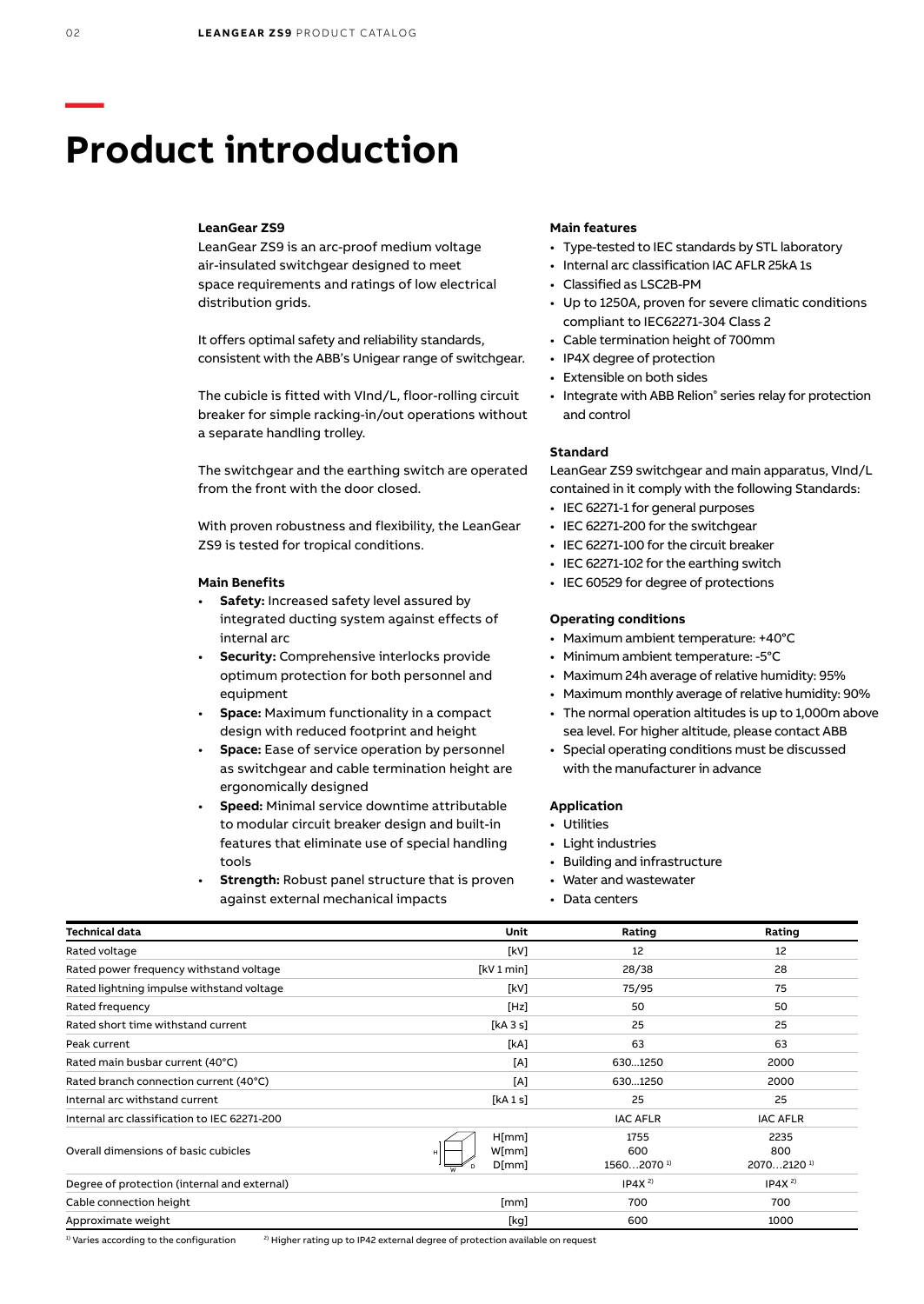# **Panel design**

— Fig. 1: Basic structure for typical feeder panel. A: Circuit breaker compartment B: Busbar compartment C: Cable compartment D: Low voltage compartment E: Integral panel gas duct —

**—**

Fig. 2: View of busbar compartment.

#### **IEC Classification**

According to IEC 62271-200, LeanGear ZS9 switchgear can be defined as follows:

- **1. Loss of service continuity LSC-2B** The continued operation of the main busbar and of the cable compartment is guaranteed when normal maintenance is being carried out in the circuit breaker compartment.
- **2. Partition Metallic PM**

LeanGear ZS9 is defined with PM partition class having segregations made of metallic sheets/shutters.

- 3. **Interlock-controlled accessible compartment** The front side of LeanGear ZS9 is classified interlock controlled because access to compartments containing high-voltage parts, intended to be opened for normal operation and/or normal maintenance, is controlled by the integral design of the switchgear.
- **4. Tool-based accessible compartment** The rear part of the LeanGear ZS9 is classified tool-based because it is possible to open the compartment containing high-voltage parts, that may be opened but not for normal operation and maintenance, only using a tool. Special procedures are required.
- **5. Internal arc classification IAC AFLR** The IAC classification is proved by the test according to the following designations:
	- • Accessibility: A (switchgear accessible to authorized personnel only), B (to all) and C (not accessible due to installation).
	- • F, L, R: Access from the front (F), from the sides (L) and from the rear (R).
	- • Test values: test current in kilo amperes (kA), and duration in seconds.

The LeanGear ZS9 switchgear is classified IAC AFLR 25kA 1s.

### **Compartment**

Each LeanGear ZS9 switchgear has three power compartments: circuit breaker [A], busbar [B] and cables [C], which are segregated from each other by metallic partitions.

Each unit is also fitted with a low voltage compartment [D] where all the instruments and cabling are housed.

The switchgear is provided with an integral panel gas duct [E] for evacuation of the gases produced by an arc.



Fig. 1

#### **Main busbar**

The busbar compartment contains the main busbar system along the length of the switchgear, which is connected to the fixed upper isolating contacts of the circuit breaker by means of branch connections. The main busbar is made of electrolytic copper with rectangular cross section, and it is covered by insulating material.



Fig. 2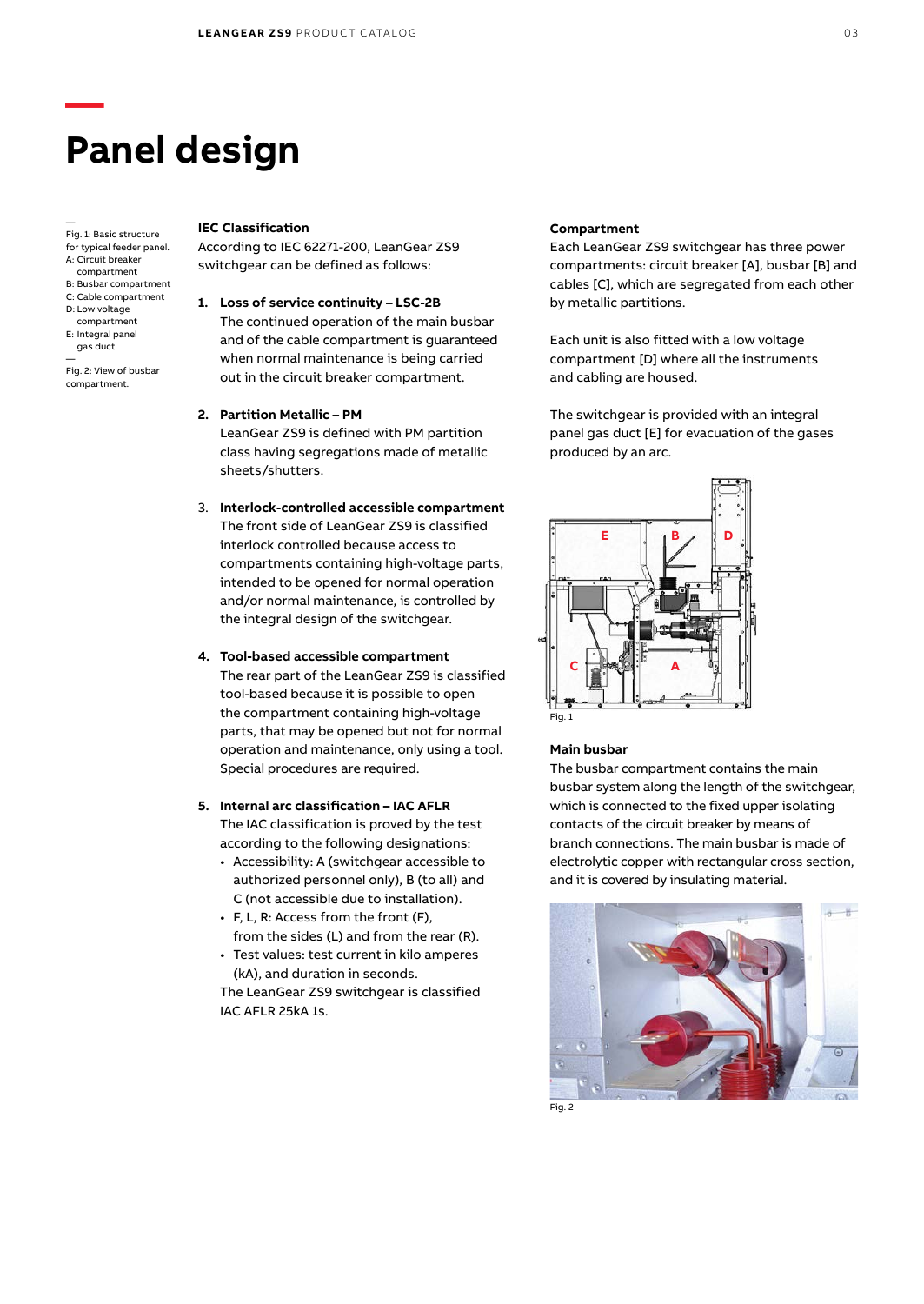— Fig. 3: Internal view of the cable connection compartment. —

Fig. 4: Main earth bar assembly.

— Fig. 5: Gasduct Exhaust at left end panel.

# **Cable connections**

The cable compartment contains the branch system for connection of the power cables to the lower contacts of the circuit breaker. The feeder connections are made of electrolytic copper and they are flat busbars for the whole range of currents.



# **Earthing switch**

Each incoming/outgoing feeder compartment can be fitted with an earthing switch for cable earthing. This switch can also be used to earth the busbar system (Bus PT and Bus coupler units). The earthing has short circuit making capability of E1 class.

The position of the earthing switch can be seen from the front of the switchgear by means of a mechanical switch position indicator (refer to Fig. 6).

# **Earthing busbar**

The earthing busbar is made of electrolytic copper. It runs longitudinally all along the switchgear, thereby guaranteeing maximum personnel and installation safety.



#### **Cables**

Single and three-core cables up to a maximum of two cables per phase with a maximum crosssection of  $630$ mm<sup>2</sup>.

#### **Integral gas duct**

The integral gas duct is located just above the cable compartment and runs along its entire length.

Each power compartment is fitted with a flap fixed with steel screws on one longitudinal side and a breakable plastic rivet on the other side.

The pressure generated by the fault opens the flap, allowing the gas to pass into the duct in the event of internal arc.

### **Gasduct Exhaust**

A vertical Gasduct Exhaust is required for releasing the hot gasses generated during internal arc fault to guarantee personnel safety and conformity with the Standards. It is recommended to position on panels at extreme ends of the substation (left or right).



### **Interlocking**

LeanGear ZS9 has a series of interlocks provided as described below to prevent hazardous situations and erroneous operation and thereby protecting both personnel and equipment.

- The apparatus can be only be racked in/out when the door is closed.
- The circuit breaker can only be moved from the test position (and back) when the circuit breaker and earthing switch are off. In the intermediate position, the circuit breaker and earthing switch are mechanically interlocked.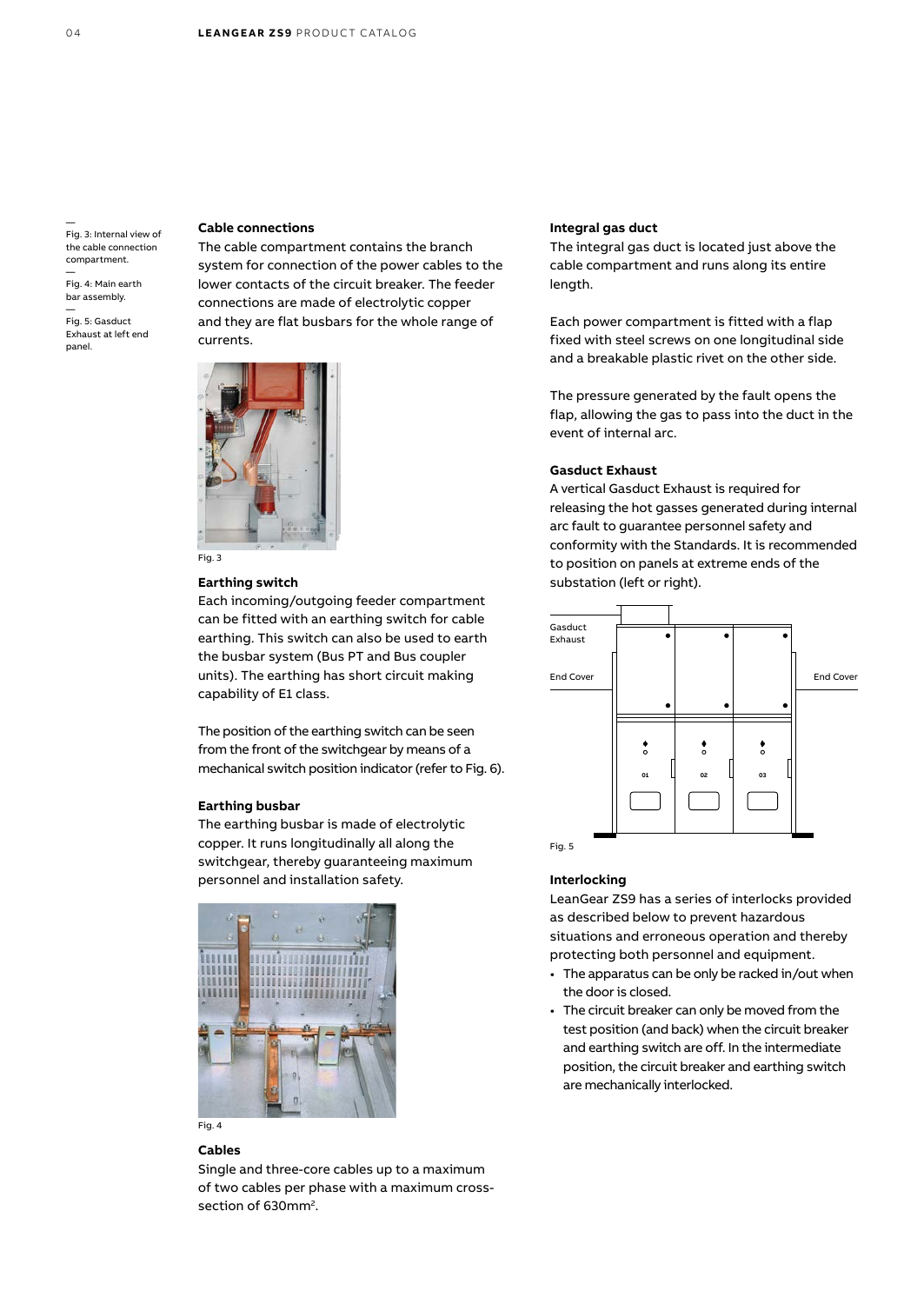Fig. 6: Locking devices on CB door.

— Fig. 7: Mechanical emergency trip arrangement.

—

- The circuit breaker can only be switched on when it is in the test or service position. In the intermediate position, the circuit breaker is mechanically interlocked.
- In the service position, the circuit breaker can only be switched off manually when no control voltage is being applied and it cannot be closed.
- The earthing switch can only be switched on if the circuit breaker is in the test position or outside of the panel.
- If the earthing switch is on, the circuit breaker cannot be moved from the test position to service position.
- • Details of possible interlocks, for example in connection with a locking magnet on earthing switch drive, can be obtained from the relevant references.

The circuit breaker compartment door can be locked in the closed position by means of a padlock.

The operations of circuit breaker racking-in/ out and earthing switch opening/closing can be prevented by applying the padlocks to the insertion slots of the relevant operating levers.



ES mechanical switch position indicator

#### **Emergency trip button**

LeanGear ZS9 is fitted with a mechanical emergency trip push button. During emergency situation, mechanical trip push button can be used to trip circuit breaker mechanically with front door closed when circuit breaker is in service position.





Fig. 7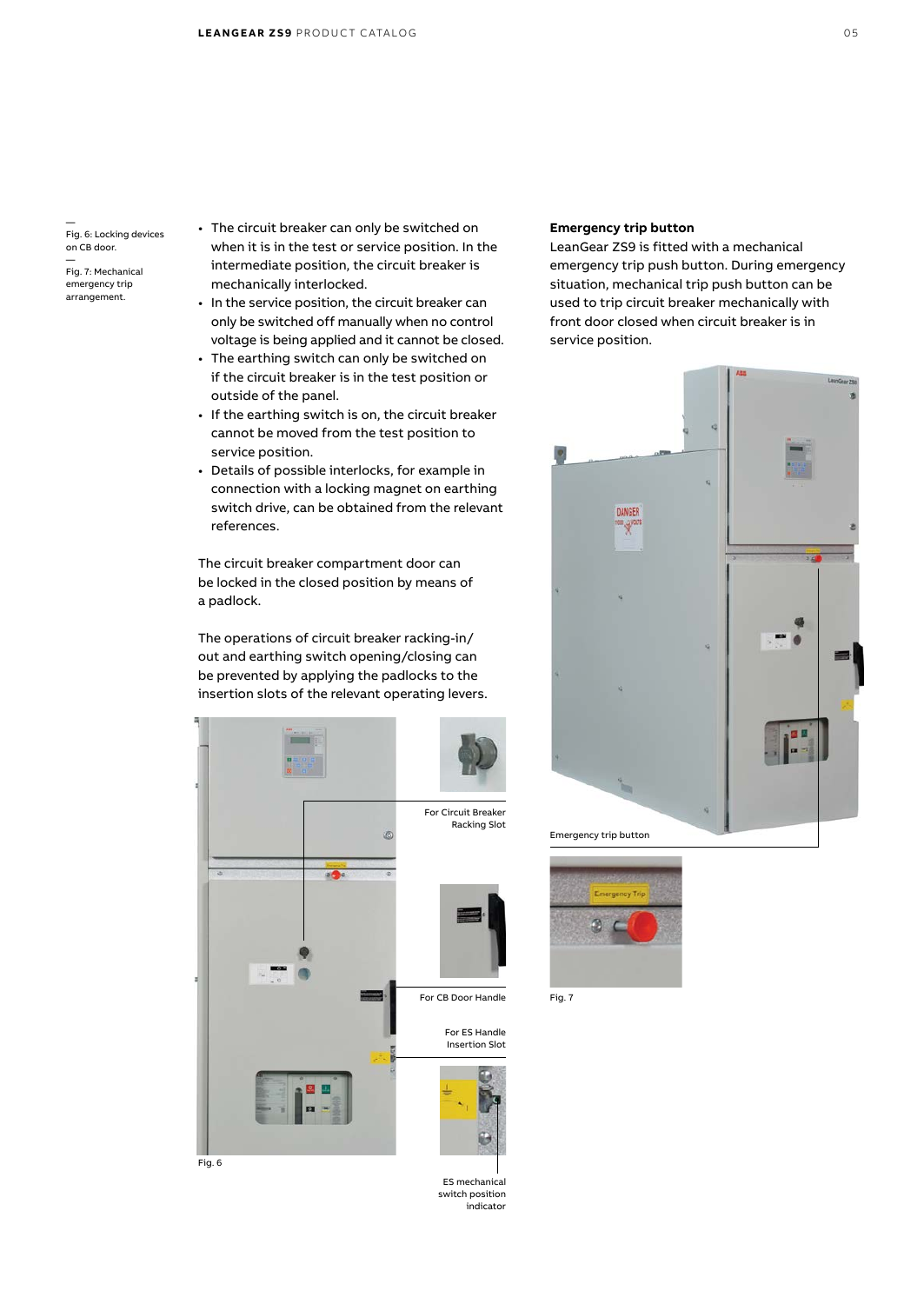# **Switchgear tests**

— Fig. 8(a): LeanGear ZS9 before internal arc test.

— Fig. 8(b): LeanGear ZS9 after internal arc test.

LeanGear ZS9 switchgear has undergone all tests required by the International (IEC) Standards.

As indicated in these standards, the tests were carried out on the switchgear units considered most sensitive to the effects of the tests and therefore the results were extended across the whole range.

Routine factory tests are performed on each switchgear unit before delivery. These tests are intended to provide a functional check of the switchgear based on the specific characteristics of each installation.



Fig. 8(a)



#### **Typical type tests include:**

- • Short-time withstand current and peak withstand current tests
- • Temperature rise tests and measurement of the resistance of circuits (main circuit and auxiliary circuits)
- • Capacitor current switching and cable-charging switching tests
- • Dielectric tests on the main circuits, and auxiliary and control circuits
- • Verification of making and breaking capacity of the circuit breaker
- • Verification of making capacity of earthing switch
- • Mechanical operation and endurance tests
- • Internal arc tests
- Verification of the degree of ingress protection (IP)

# **Additional type tests include:**

- • Electromagnetic compatibility tests
- Verification of Design Class 2 for indoor switchgear to be used in severe climatic conditions as per IEC 62271-304
- Verification of the degree of impact protection (IK)

# **IEC routine factory tests include:**

- • Dielectric test on the main circuit
- • Tests on auxiliary and control circuits
- • Resistance measurement of the main circuit
- • Design and visual check
- • Mechanical operation test

**—**

Fig. 8(b)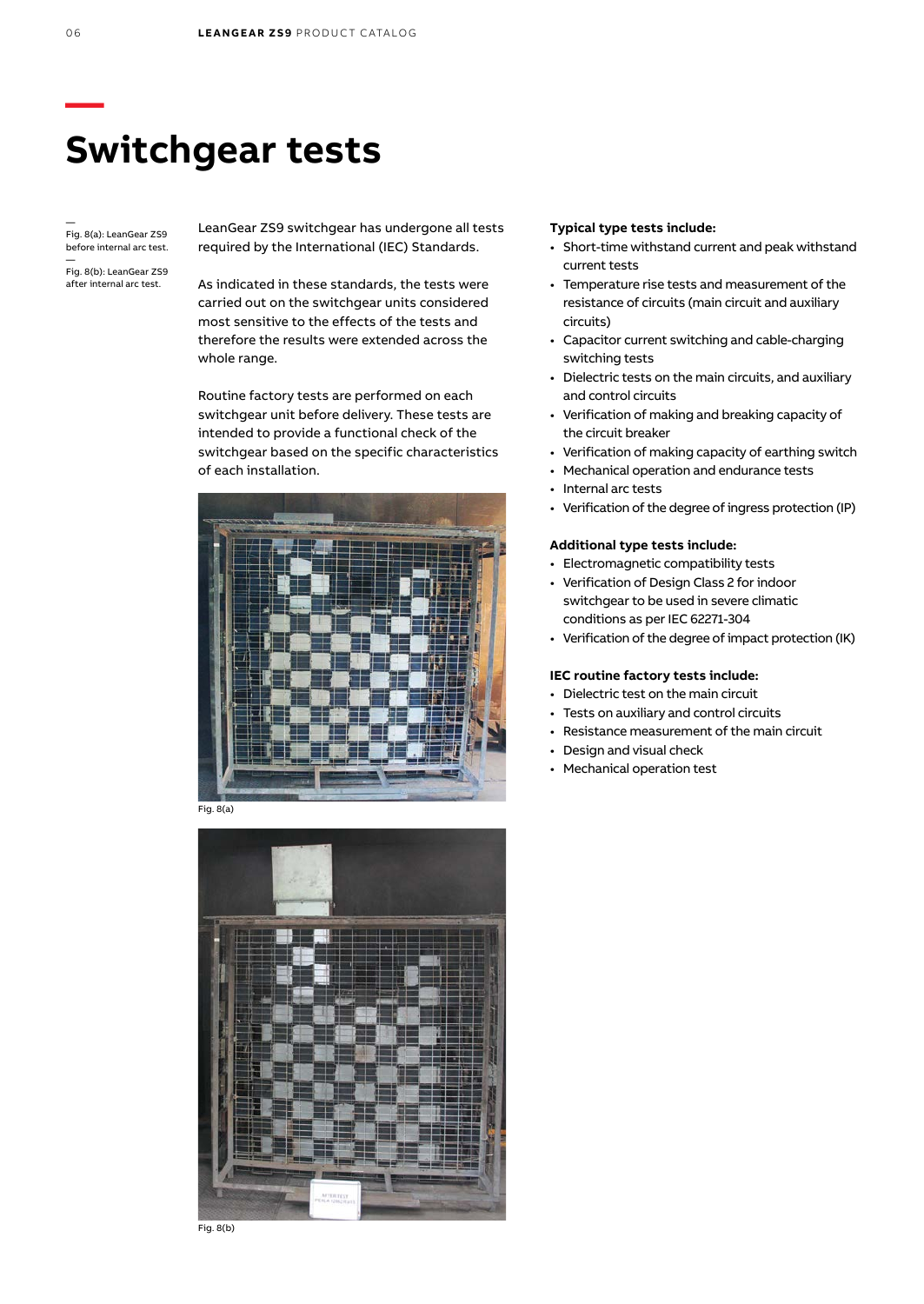# **VInd/L circuit breaker**

— Fig. 9: VInd/L circuit breaker.

**—**

— Fig. 10: Circuit breaker operating elements.

The new VInd/L medium voltage circuit breakers are the synthesis of ABB technology in designing and constructing vacuum interrupters and of the excellence of design, engineering and p roduction of the circuit breakers. They find their ideal use in LeanGear ZS9 switchgear.

The VInd/L circuit breakers use vacuum interrupters embedded in the poles. This construction technique makes the circuitbreaker poles particularly sturdy and protects the interrupter from impact, dust, deposits, and humidity. The vacuum interrupter houses the contacts and makes up the interrupting chamber.

The ratings are up to 12kV, 2000A, and 25kA.

VInd/L circuit breaker are used in electrical distribution for protection and control of cables, transformers, and capacitor banks.

#### **Operating mechanism**

The VInd/L series is fitted with a mechanical operating mechanism of simple conception and use, derived from the same mechanical operating mechanism which equips the VD4 series.

The stored energy operating mechanism with free trip allows opening and closing operations independent of the operator. The spring system of the operating mechanism can be recharged both manually and by means of a geared motor.

Opening and closing of the apparatus can take place by means of the push buttons located on the front of the panel and by means of the electric releases (shunt closing, shunt opening, and undervoltage).

The circuit breaker is always fitted with a mechanical anti-pumping device to prevent repeated sequences of opening and closing operations following simultaneous and maintained opening and closing commands (local and/or remote).

### **Truck**

The poles and operating mechanism are mounted on a metal supporting and handling truck. The truck is fitted with a set of wheels, making rack-in and rack-out of the service position possible with door closed.

The earthing connection between the truck and the panel is established by finger contact in circuit breaker frame and copper connection in panel.

# **Apparatus-operator interface**

The circuit breaker is fitted with the following parts:

- ON button
- OFF button
- An operation counter
- • Circuit breaker ON/OFF indicator
- • Operating spring Charged/Discharged indicator
- • A manual spring operator



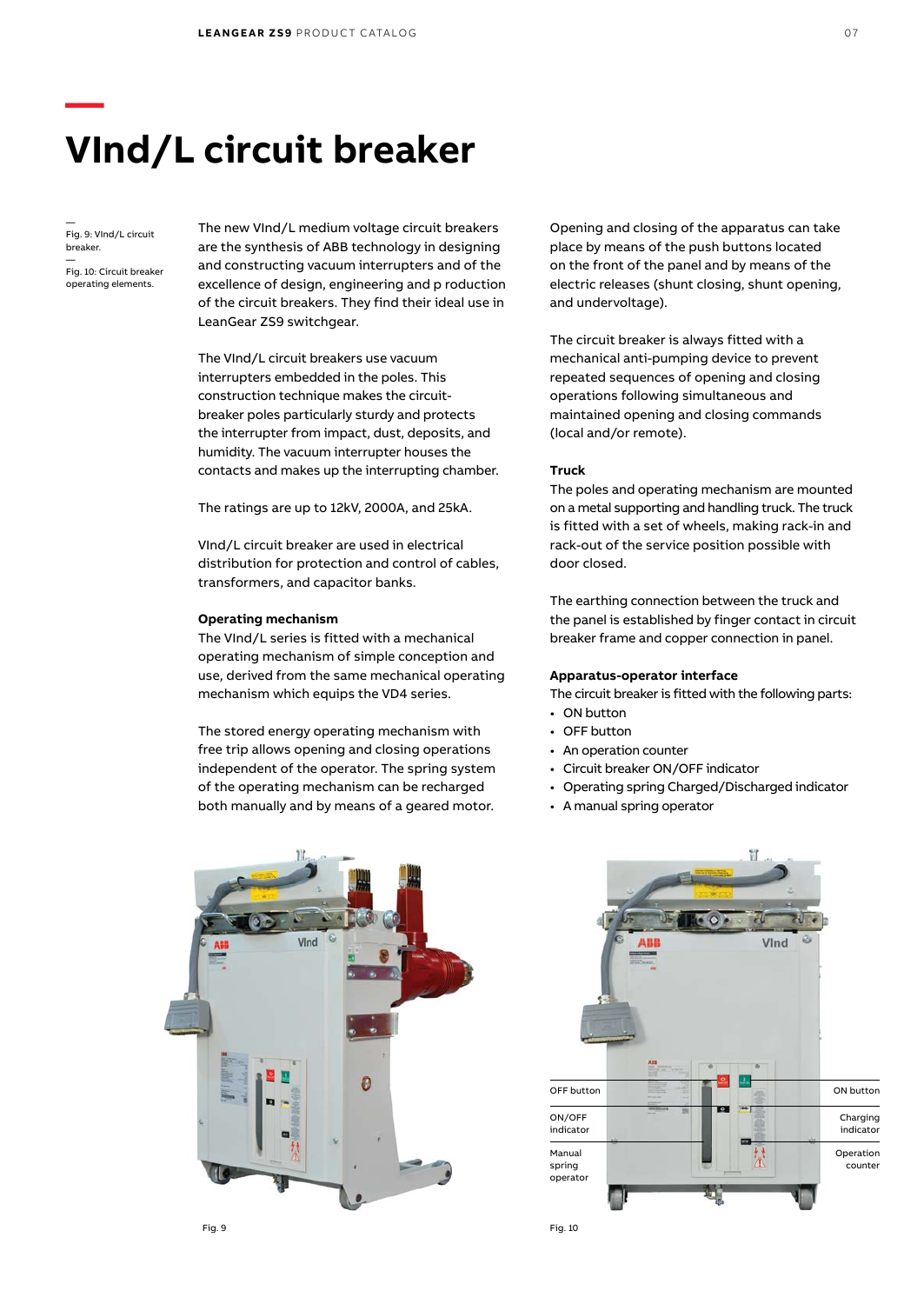# **Typical units**

| Item                                                                               | 01                              | 02                                        | 03                                        | 04               |
|------------------------------------------------------------------------------------|---------------------------------|-------------------------------------------|-------------------------------------------|------------------|
|                                                                                    | P1<br>P <sub>2</sub>            | P1<br><b>P2</b><br>∞                      | P1<br><b>P2</b>                           |                  |
| Application                                                                        | IF-Incoming/<br>outgoing feeder | IF - Incoming feeder<br>with measurements | IF - Incoming feeder<br>with measurements | M - Measurements |
| Rated current (A)                                                                  | 630-2000A                       | 630-2000A                                 | 630-2000A                                 |                  |
| Earthing switch (option)                                                           |                                 |                                           |                                           |                  |
| Number of DIN CT per phase                                                         | 1/2                             | 1/2                                       | 1/2                                       |                  |
| Number of VT per phase<br>1 Fixed fuse<br>1 Isolatable fuse<br>1 withdrawable fuse |                                 |                                           |                                           |                  |



**—**